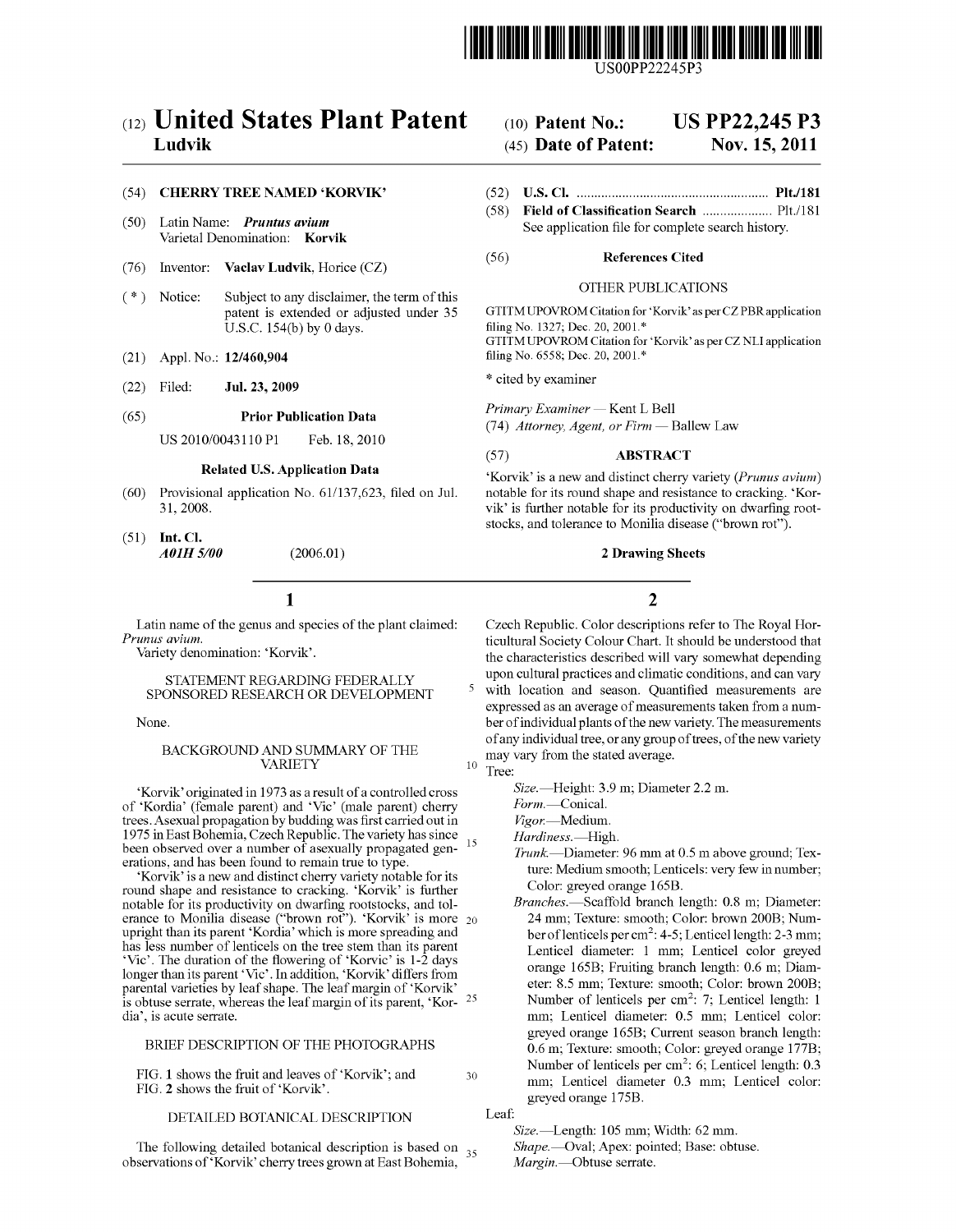| Texture.-- Upper surface: glossy; Lower surface: dull     |        |  |
|-----------------------------------------------------------|--------|--|
| with marked veining.                                      |        |  |
| Color.---Upper surface: green 136B; Lower surface:        |        |  |
| green 137C.                                               | 5      |  |
| Petiole.—Length: 22 mm; Diameter: 0.4 mm; Color:          |        |  |
| greyed purple 183B.                                       |        |  |
| Leaf glands:                                              |        |  |
| Size.-Length: 1 mm; Width: 0 8 mm.                        |        |  |
| Shape.—Oval.                                              | 10     |  |
| Number per leaf.-1-2.                                     |        |  |
| Location.-Mostly on the petiole, upper position.          |        |  |
| Color.-Greyed purple 183A.                                |        |  |
| Flower buds:                                              |        |  |
| Size.-Length: 6.5 mm; Diameter: 3.2 mm.                   | 15     |  |
| Shape.-Conical.                                           |        |  |
| Number on each fruiting spur.-2.5.                        |        |  |
| Color.-Greyed purple 166A.                                |        |  |
| Blooming period.-14 days.                                 |        |  |
| Date of full bloom.-Medium late (April 22).               |        |  |
| Flowers:                                                  | 20     |  |
| Petal size.—Length: 15 mm; Width: 12 mm.                  |        |  |
| Petal number.-5 per flower.                               |        |  |
| Petal shape.- Oval; Apex: rounded; Base: slightly         |        |  |
| pointed.                                                  |        |  |
| Petal margin.-Smooth.                                     | 25     |  |
| Petal texture. - Upper surface: slight venous; Lower sur- |        |  |
| face: nearly smooth.                                      |        |  |
| Petal color.—Upper surface: white N155A; Lower sur-       |        |  |
| face: red-purple 69C.                                     |        |  |
| Sepals:                                                   | 30     |  |
| Size.-Length: 6 mm; Diameter: 4 mm.                       |        |  |
| Number.—5.                                                |        |  |
| Shape.—Widely conical; Apex: pointed.                     |        |  |
| Margin.-Smooth.                                           |        |  |
| Texture.--- Upper surface: dull smooth; Lower surface:    | 35     |  |
| glossy smooth.                                            |        |  |
| Color.---Upper surface: Yellow green 147B; Lower sur-     |        |  |
| face: green 138B.                                         |        |  |
| Peduncle length.-36 mm; Diameter: 1 mm; Color:            |        |  |
| green 137B.                                               | $40 -$ |  |
| Reproductive characteristics:                             |        |  |
| Nectary color.-Yellow 2C.                                 |        |  |
| Stamen number.-16.                                        |        |  |
| Filament color.-Red-purple 69C.                           |        |  |
| Anther shape.-Round to oval.                              | 45     |  |
| <i>Anther size.</i> —Length: 0.5 mm; Diameter: 0.5 mm.    |        |  |
|                                                           |        |  |

Anther color.-Yellow orange 14A.

```
4
```
Pollen amount.-Medium. Pollen color.-Yellow orange 14A. Carpel style length.-12 mm. Carpel style color.-Yellow green 145D. Style color.—Yellow green 145C. Stigma shape.-Oval. Stigma diameter.-0.6 mm. Stigma color.-Yellow green 145B. Fruit: Size.—Large; Height: 27.2 mm; Suture diameter: 28.3 mm; Apex diameter: 22.7 mm; Stem cavity: Medium, Depth: 2-2.5 mm, Breadth 10-11 mm; Peduncle: Length 48-55 mm, diameter 1.3-1.5 mm, Color: Green 146C; Quantity of fruit per cluster: 2-4. Fruit shape.—Round; Base shape: Round to oval. Skin.-Color: Greyed purple 187B; Thickness: Medium, limited tendency to cracking. Flesh.-Color Greyed purple 187D; Flesh Texture: Above mean 6 (if the rating scale from 1 worst to 9 best is used); Flesh Fiber: Medium; Flavor: Medium, slightly acidulated sweet; Aroma: Good; Eating qual ity: Good; Brix: Varies from 16.2° to 20.6°. Stone.—Size: Length 12.5 mm, Width 10.5 mm at its widest point near the center; Form: Oblong; Sides: Ridges 4-6 with varying amounts of encircling the sutures of the pit; No tendency to pit cracking; Color Orange white 159A; Kernal size; Length 8.9 mm, Width at widest point: 5.6 mm; Kernel color: Orange 22A. Firmness.-Medium; It was measured by Durofel DTT 100 Agrotechnologie SA-Licence CTIFL (Digital Firmness Tester France); lts scale values ranged from 0-99 where  $85=4.5 \text{ kg}/0.5 \text{ cm}^2$  of penetrometer measurement; Mean value of 'Korvik' was 69. *Fruit weight.—2nd Year after planting: 0.25 kg; 3<sup>rd</sup> Year* after planting 1 kg; 4"' Year after planning: 5 kg. Time of ripening.—Late. Harvest. Started on July  $11^{th}$  in 2010 in East Bohemia, CZech Republic. Orchard performance: Disease resistance/tolerance.—Tolerant to Monilia and Blumeriella jaapii infection. l'ield.—Very good yields on dwarf rootstocks. I claim:

1 . A new and distinct cherry tree substantially as shown and described herein.

> $\rightarrow$  $\pm$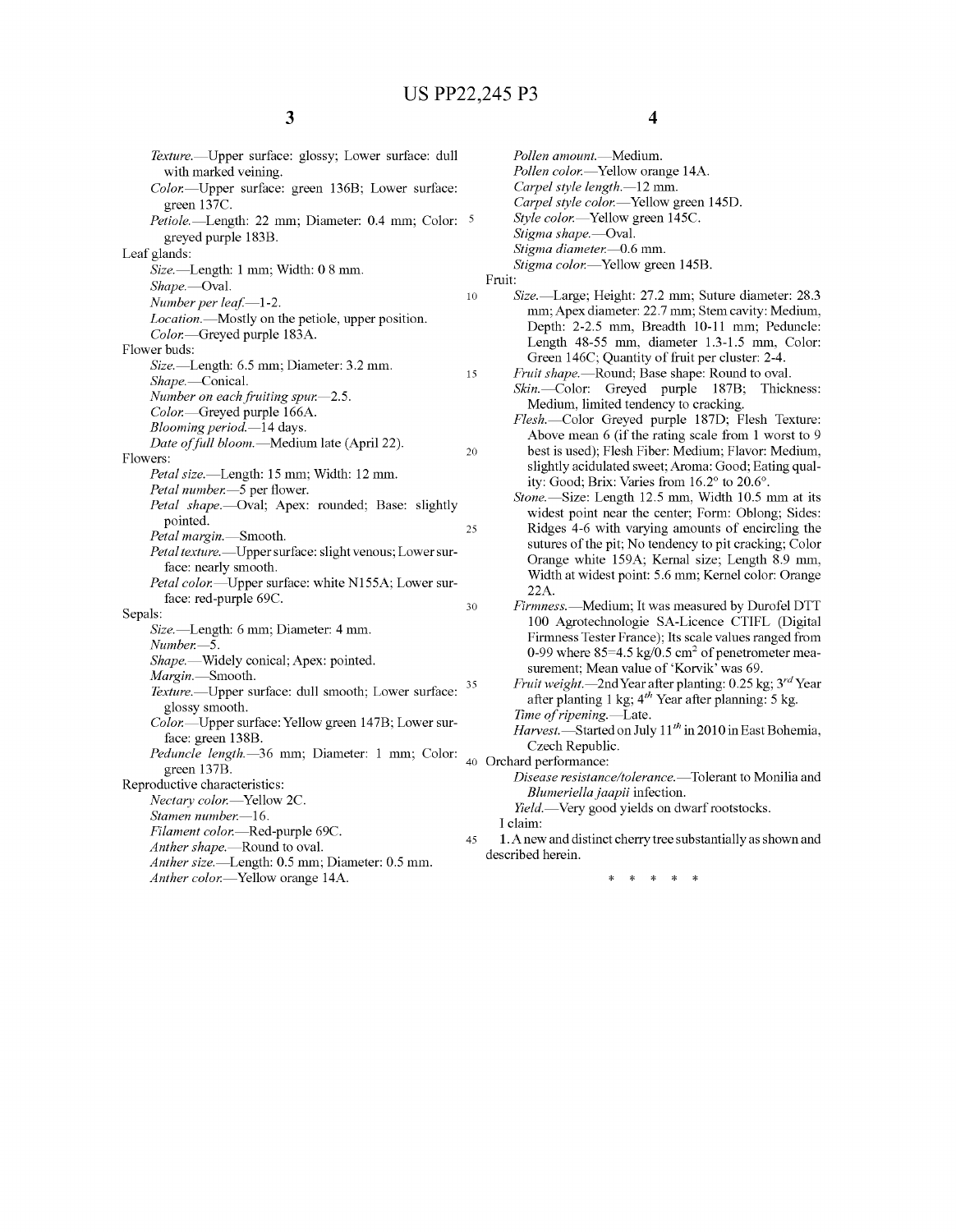

# FIG. 1